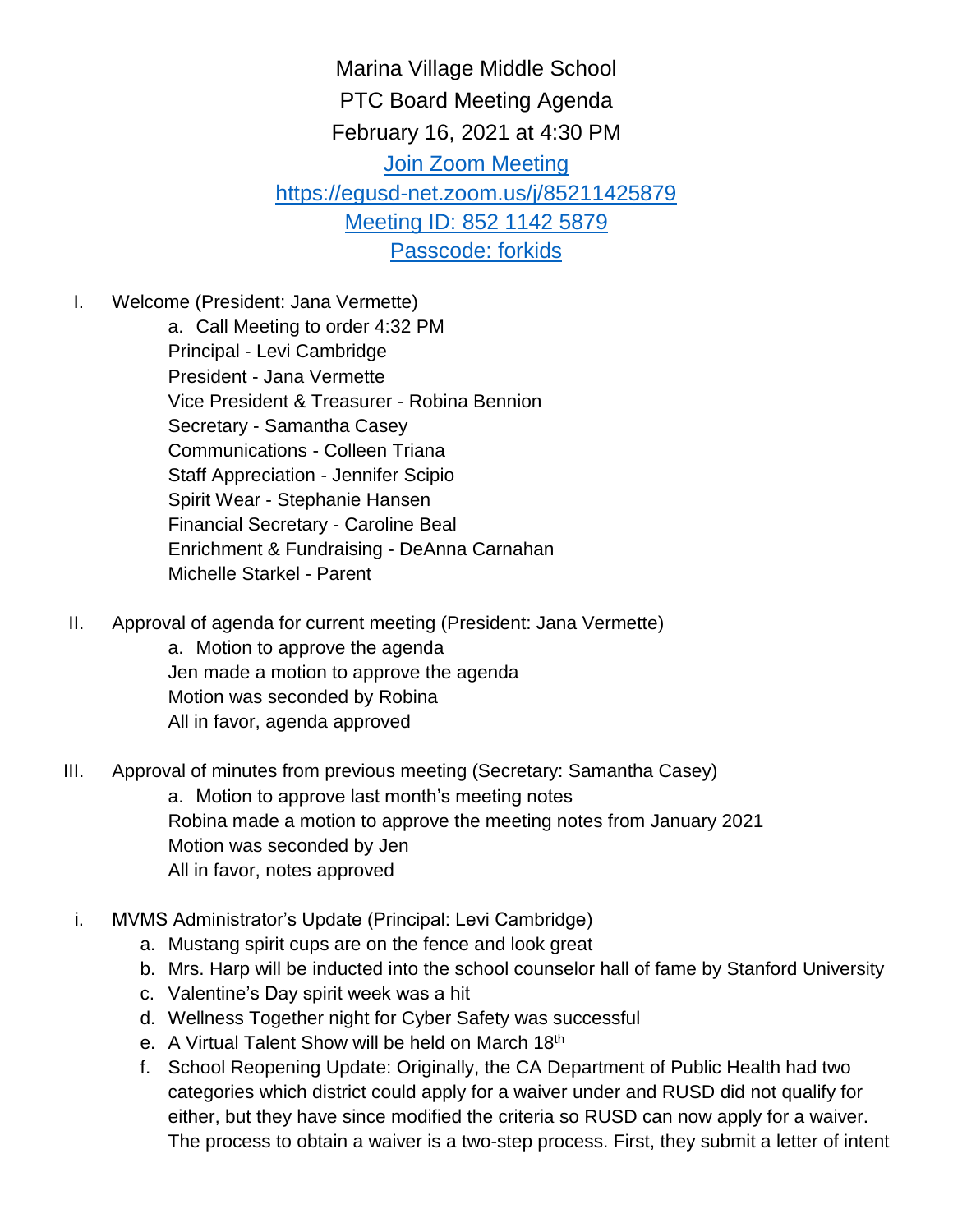then there is an application review window of two weeks. RUSD leadership is currently working on this process. Look for an update in March.

- g. 8<sup>th</sup> grade promotion ideas: concert for 8<sup>th</sup> grade students only, need to get approved by the health department, staff members will serve the food and bring goodies to the student, students will remain in stable groups, more information to come
- h. Virtual reality google cart follow up: PTC purchase was scratched last year so Levi was following up for record keeping purposes
- IV. Treasurer's Report (Treasurer: TBD)
	- a. Activity (disbursements & Deposits)
	-

## b. Budget (see screenshots)<br>Marina Village Middle School PTC **Balance Sheet** As of February 16, 2021

|                                       |    | Feb 16, 21 |  |
|---------------------------------------|----|------------|--|
| <b>ASSETS</b>                         |    |            |  |
| <b>Current Assets</b>                 |    |            |  |
| Checking/Savings                      |    |            |  |
| El Dorado Savings Bank                | s  | 31,492     |  |
| <b>Total Checking/Savings</b>         |    | 31,492     |  |
| <b>Accounts Receivable</b>            |    |            |  |
| <b>Accounts Receivable</b>            |    | 2.525      |  |
| <b>Total Accounts Receivable</b>      |    | 2,525      |  |
| <b>Total Current Assets</b>           |    | 34,017     |  |
| <b>TOTAL ASSETS</b>                   | \$ | 34,017     |  |
| <b>LIABILITIES &amp; EQUITY</b>       |    |            |  |
| Equity                                |    |            |  |
| <b>Opening Balance Equity</b>         |    |            |  |
| <b>Designated - Pending Projects</b>  | s. | 5,917      |  |
| <b>Undesig Funds - Oper Exp CY</b>    |    | 5,660      |  |
| Undesig Funds - Oper Exp Nxt Yr       |    | 11,159     |  |
| <b>Undesignated Funds</b>             |    | 3,148      |  |
| <b>Total Opening Balance Equity</b>   |    | 25,884     |  |
| Net Income                            |    | 8,133      |  |
| <b>Total Equity</b>                   |    | 34,017     |  |
| <b>TOTAL LIABILITIES &amp; EQUITY</b> | s  | 34,017     |  |

| <b>Undesignated Funds</b>       | 3.148   |
|---------------------------------|---------|
| Net Income - CY (undesignated)  | 8.133   |
| <b>Less Accounts Receivable</b> | (2.525) |
|                                 | 8,756   |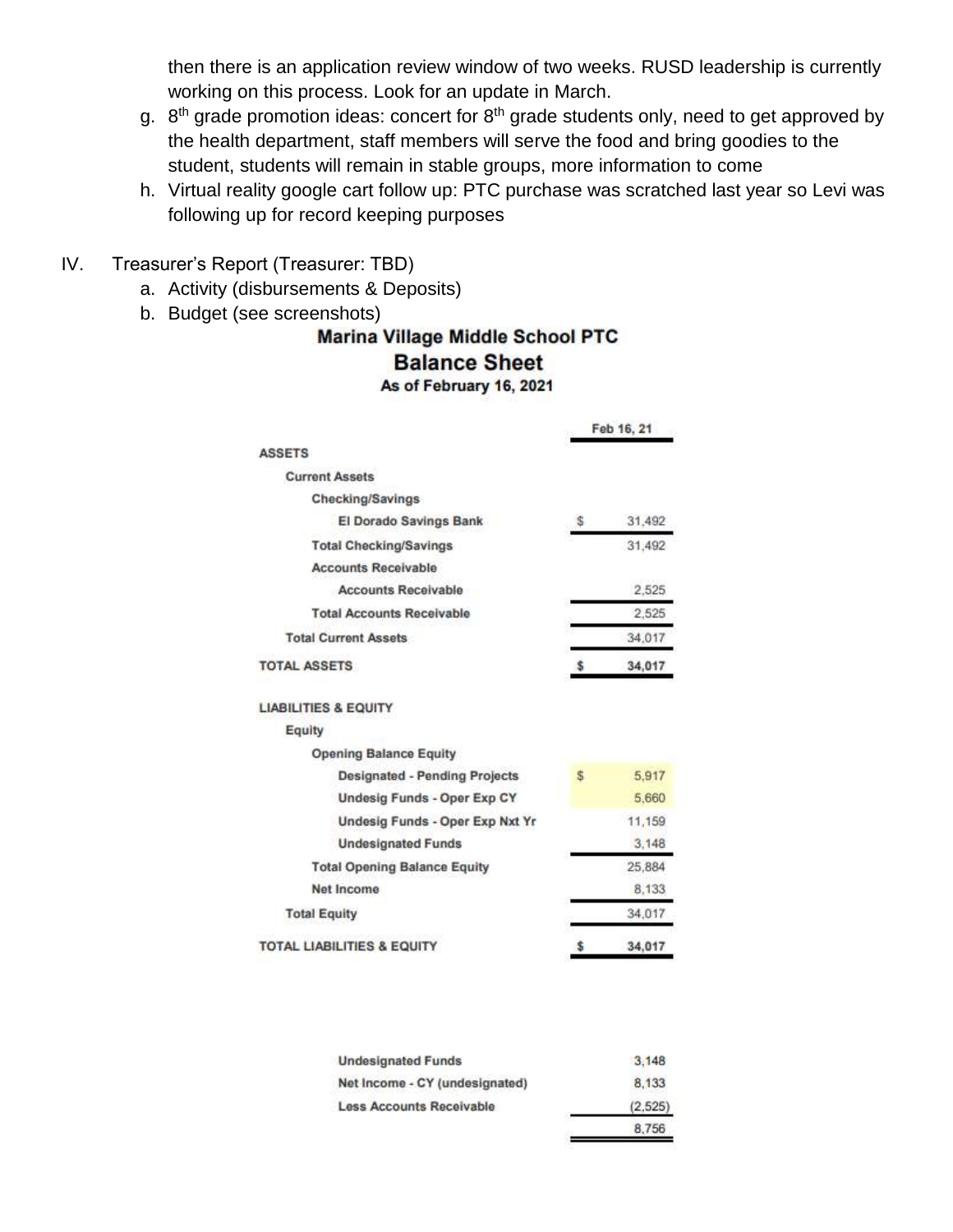## Marina Village Middle School PTC **Profit and Loss** January 20, 2021 - February 16, 2021

|                                      | Jan 20 - Feb 16, 21 |       |
|--------------------------------------|---------------------|-------|
| Ordinary Income/Expense              |                     |       |
| Income                               |                     |       |
| <b>Direct Public Support</b>         |                     |       |
| <b>Corporate Contributions</b>       | s                   | 957   |
| <b>Fundraiser Income</b>             |                     | 530   |
| Spirit Wear Income                   |                     | 35    |
| <b>Total Direct Public Support</b>   |                     | 1,522 |
| <b>Indirect Public Support</b>       |                     |       |
| <b>Electronic Scrip</b>              |                     | 1     |
| <b>Total Indirect Public Support</b> |                     | 1     |
| <b>Total Income</b>                  |                     | 1,523 |
| <b>Gross Profit</b>                  |                     | 1,523 |
| Expense                              |                     |       |
| <b>Designated Expenses</b>           |                     |       |
| Golf Cart                            |                     | 1,500 |
| <b>Total Designated Expenses</b>     |                     | 1,500 |
| Operations                           |                     |       |
| Administration                       |                     | 11.   |
| <b>Total Operations</b>              |                     | 11    |
| <b>Total Expense</b>                 |                     | 1,511 |
| Net Ordinary Income                  |                     | 12    |
| Net Income                           | Ŝ                   | 12    |

## V. Fundraising (Deanna Carnahan)

- a. PGMS walk-a-thon: DeAnna will connect with the middle school team to gather information of what we need in order to be able to participate and collect funds
- b. Chic-fil-a and Mountain Mike's dinner out fundraisers coming soon
- c. Golf Tournament: Discussed details about Lakeview's Golf Tournament (August 2020) held at Serrano, there was no auction and dinner yet the PFO was still able raise a few thousand dollars. DeAnna will follow up with Michelle Starkel on details for a possible fundraiser for MVMS.
- d. Discussed a mask fundraiser, using the same vendor as Lakeview Elementary, about a two week lead time, Stephanie to follow up for Michelle Starkel
- e. Stephanie to follow with Handles Ice-cream for a desert out fundraiser
- VI. Publicity/Website/Communications (Colleen Triana)
	- a. Discussed linking the PTC meeting notes to principals newsletter as well as Facebook and Instagram so parents have greater access to read the monthly meeting notes